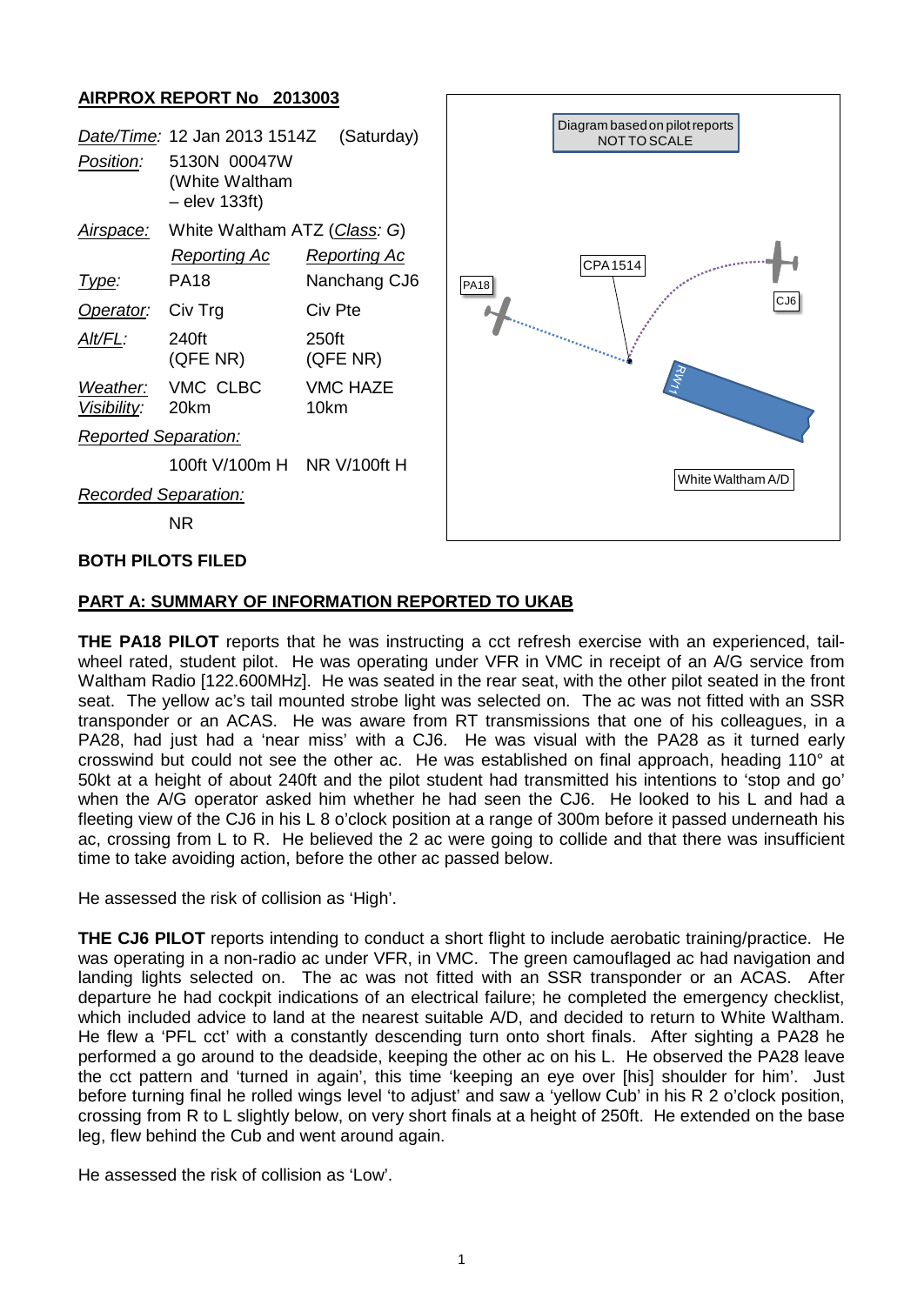He commented that when downwind, he was 'looking into sun for ac on base and final on a hazy afternoon'.

**ATSI** reports that the Airprox occurred at White Waltham A/D within the ATZ, Class G airspace, between a Piper PA-18-150 Super Cub (PA18) and a Nanchang CJ6, an ex-military, 2 seat tandem, training ac. The White Waltham ATZ comprises a circle of radius 2nm, centred on the midpoint of RW07/25 and extending from the surface to a height of 2000ft aal (elevation 133ft).

The PA18 was being operated under VFR in the visual LH cct for RW11. The CJ6 pilot departed White Waltham non-radio for a VFR training flight, to include aerobatic practice.

White Waltham is operated by the West London Aero Club (WLAC) and lies on the boundary of the Class A CAS London CTR, which extends from surface to altitude 2500ft. The W portion of the ATZ lies within Class G airspace and the E portion, the White Waltham Local Flying Area (WW LFA), lies within the London CTR. Flights within the WW LFA are restricted to a maximum altitude of 1500ft.

The UK AIP, pages AD 2-EGLM-5 and 6 state:

'White Waltham operates an Air/Ground radio on frequency 122.600MHz, in the winter from 0800 UTC to sunset.

Users of the aerodrome should be familiar with the West London Aero Club Flying Order Book (FOB) which is available at the aerodrome or on the [WLAC internet site]. All joins normally overhead at 1300ft QFE; circuit height 800ft QFE.'

RW11 was in use; the promulgated cct pattern to be flown appears in the WLAC FOB and is shown in a proprietary flight guide and on the WLAC web site, as shown below.



The ANO Rule 45 (5) states:

'If there is no flight information service unit at the aerodrome the commander shall obtain information from the air/ground communication service to enable the flight to be conducted safely within the zone.'

The White Waltham FOB, Section 1, Paragraph 2.5, states:

'…all flights on private aircraft are to be booked in and out on the sheets provided in Operations…'

The UK AIP, page AD 2-EGLM-1 (13 Dec 2012), AD 2.3 (12), Remarks, states:

'This aerodrome is PPR by telephone only.'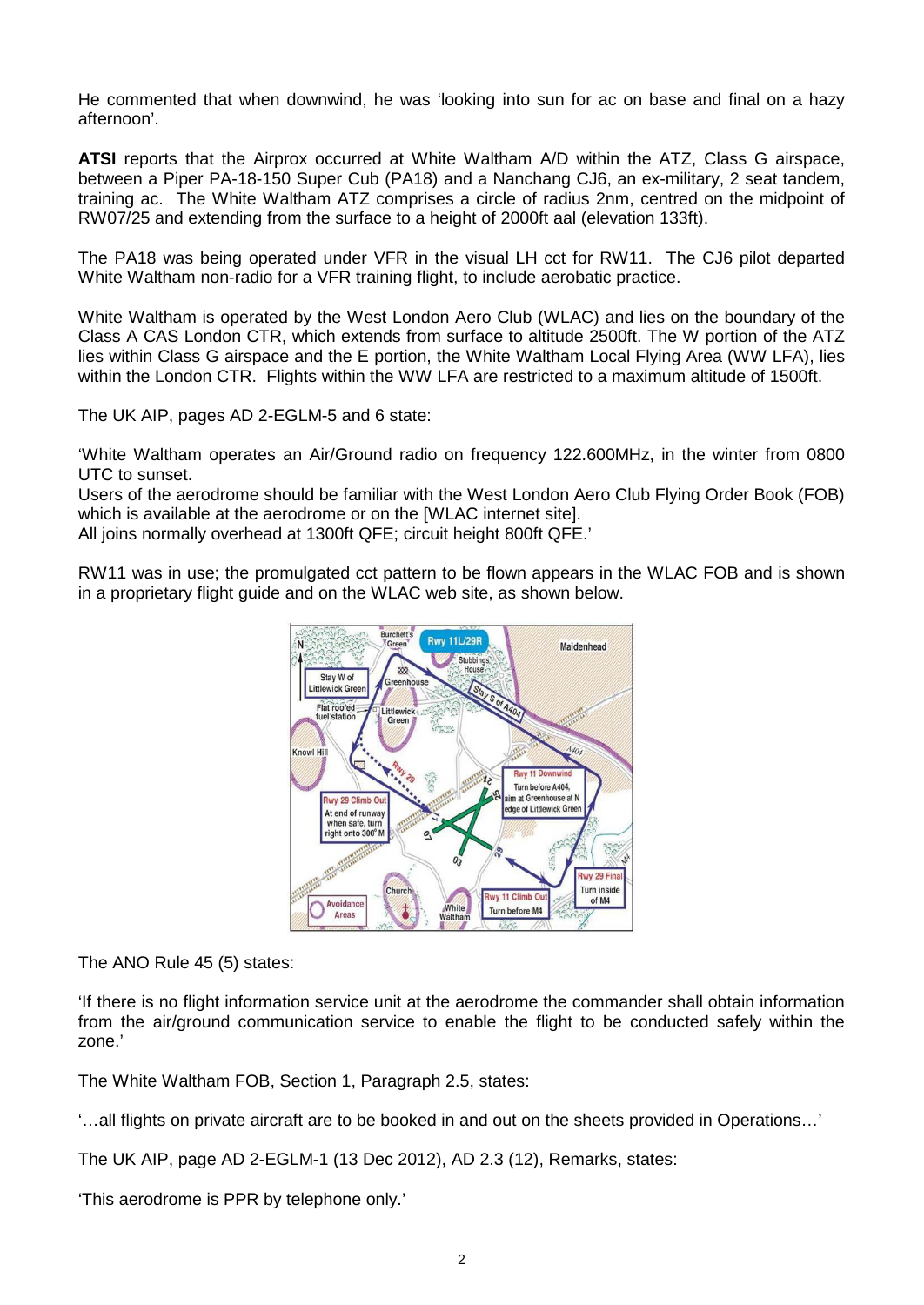The proprietary flight guide entry for White Waltham, states:

'(Remarks) Non-radio aircraft require telephone briefing from Operations prior to each flight.'

CAA ATSI had access to area radar recording, together with written reports from the two pilots concerned and a local investigation report. CAA ATSI also discussed the incident with the A/G operator.

[UKAB Note(1): Both sets of primary only returns, judged to correspond to the 2 subject ac, fade before CPA].

The Heathrow A/D weather was recorded as follows:

METAR EGLL 121450Z 09015KT 9999 BKN047 04/M02 Q1011 NOSIG= METAR EGLL 121520Z 09013KT 9999 FEW037 BKN045 04/M02 Q1011 NOSIG=

Factual History

The PA18 pilot's written report indicated that he was aware of an Airprox [2013/002] on short final for RW11, between a PA28 and a CJ6 at approximately 1511. The PA18 pilot reported that he had sight of the PA28 turning crosswind after a go around, but was unable to see the CJ6.

When questioned, the White Waltham A/G operator indicated that he had not seen the CJ6 reposition in the circuit, but sighted the PA18 and the CJ6 on short final for RW11. The A/G operator passed a warning, asking if the PA18 pilot was visual with the CJ6; the A/G operator indicated that the PA18 pilot had responded, 'Affirm I am now'.

The PA18 pilot's written report indicated that, when at 240ft QFE, he sighted the CJ6 behind and to the L, before it passed underneath his ac. The PA18 pilot initially thought that the risk of collision was high and considered there was insufficient time to take avoiding action.

The A/G operator reported that he had observed the CJ6 disappear below the tree line and then reappear before going around on the RH side of the PA18.

The White Waltham Aerodrome operator's safety sub-committee completed an investigation which included a number of recommendations. Their report noted that the CJ6 pilot had not booked out and had not informed anyone that he was operating non-radio.

White Waltham intend to review their procedures for the operation of non-radio ac and will amend the Operations Manual/Flying Order Book and appropriate pages of the UK AIP.

#### Analysis

White Waltham does not provide ATC or FISO services and requires pilots to comply with the Flying Order Book. In Class G airspace, pilots are ultimately responsible for their own separation on the principle of 'see and avoid'. For flight within the vicinity of an aerodrome, RoA Rule 12, states that the commander shall:

'conform to the pattern of traffic formed by other aircraft intending to land at that aerodrome or keep clear of the airspace in which the pattern is formed…'

The CJ6 pilot did not obtain information from the A/G operator to ensure that the flight was carried out safely within the ATZ and the pilot did not book out or report that he was operating non-radio.

After an Airprox with a PA28, the CJ6 pilot went around and repositioned for a further circuit and flew into close proximity with the PA18 already established in the circuit and on short final. **Conclusions**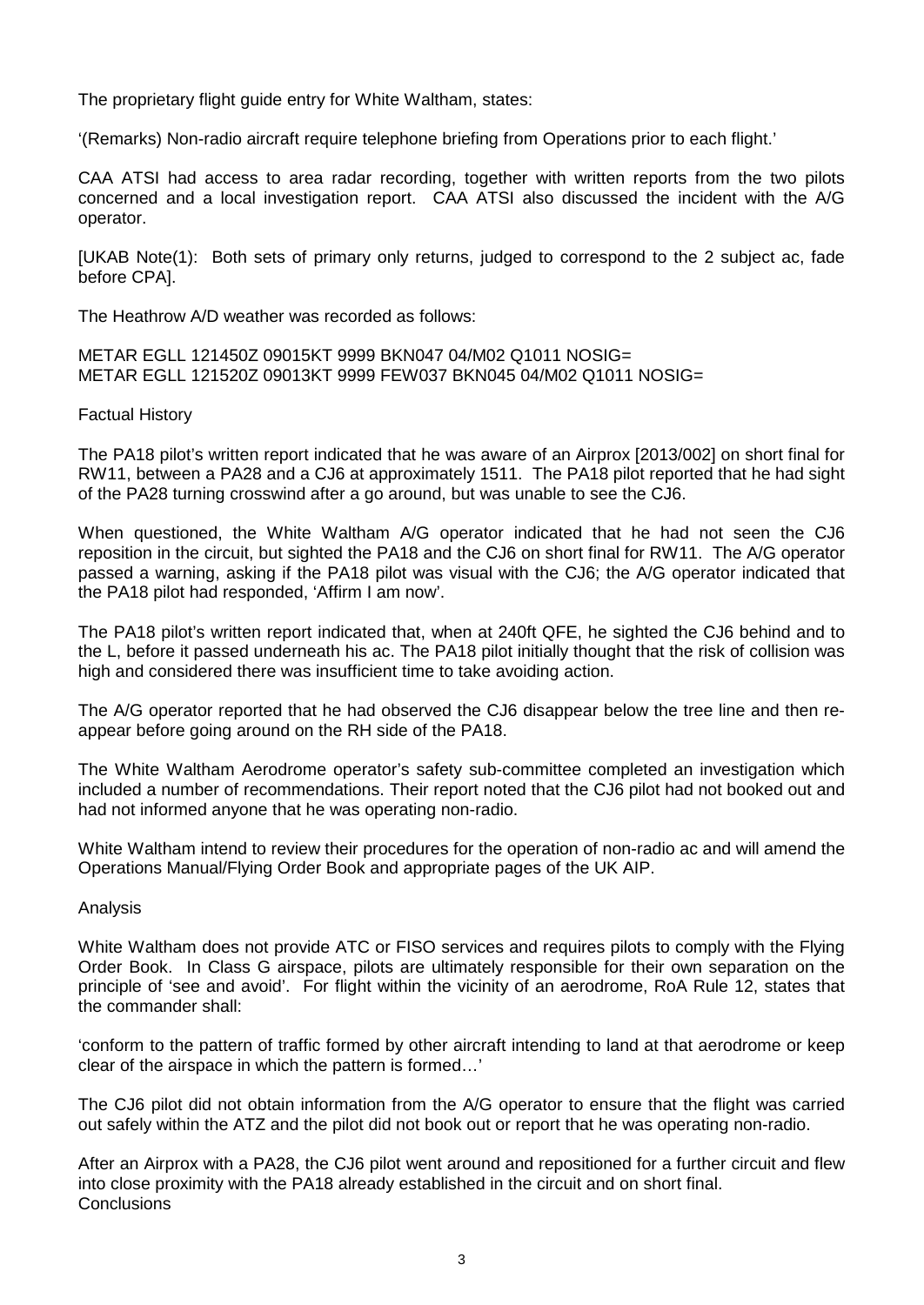The Airprox occurred when the CJ6 pilot, having gone around due to an earlier Airprox with a PA28, then repositioned for a second cct, without conforming with the cct pattern already established, and flew into close proximity with the PA18.

[UKAB Note(2): Rule 13(Order of landing) of the RoA states:

(1) An aircraft landing or on its final approach to land shall have the right-of-way over other aircraft in flight or on the ground or water.

(2) An aircraft shall not overtake or cut in front of another aircraft on its final approach to land.

…

(4) If the commander of an aircraft is aware that another aircraft is making an emergency landing, he shall give way to that aircraft.

…

Rule 17(Notification of arrival and departure) of the RoA at paragraph 2 states:

'The commander of an aircraft arriving at or departing from an aerodrome in the United Kingdom shall take all reasonable steps to ensure, upon landing or prior to departure, as the case may be, that the person in charge of the aerodrome or the air traffic control unit or flight information service unit at the aerodrome is given notice of the landing or departure.']

## **PART B: SUMMARY OF THE BOARD'S DISCUSSIONS**

Information available included reports from the pilots of both ac, radar video recordings, a report from the air/ground operator involved and reports from the appropriate operating authorities.

The PA18 pilot appeared to be conforming to the pattern of traffic in the White Waltham cct so the Board concentrated its deliberations on the actions of the CJ6 pilot. The pilot did not notify his departure, contrary to Rule 17(2) (Notification of arrival and departure) of the RoA, or that he would be operating non-radio, contrary to the White Waltham FOB. The White Waltham A/G Operator was therefore unable to notify other ac in the cct that the CJ6 pilot was operating non-radio. Having departed the cct, experienced the ac emergency and carried out the checklist actions, he made the decision to return to White Waltham A/D where he carried out a 'PFL cct' which culminated in Airprox 2013/002 involving a PA28. RT calls by the PA28 pilot alerted the PA18 pilot to the presence of the CJ6 in the cct and the absence of RT calls from the CJ6 pilot should have alerted cct traffic and the A/G operator to the possibility that the CJ6 pilot was operating non-radio. The Board noted that extra consideration needs to be given to non-radio ac in what is normally an RT environment. The RoA Rule 13(4) states that 'If the commander of an aircraft is aware that another aircraft is making an emergency landing, he shall give way to that aircraft.'. After some discussion, the Board concluded that the PA18 pilot could not have known that the CJ6 pilot had an emergency, only suspected that he was operating non-radio, and that it was therefore the CJ6 pilot's responsibility to conform to the pattern of traffic intending to land, iaw Rule 12. The CJ6 pilot reported maintaining visual contact with the departing PA28; the Board opined that this, in conjunction with his short pattern cct, did not allow him time to assimilate the position of other cct traffic and therefore to conform to the pattern of traffic intending to land. In the event, he flew into conflict with the PA18 on final which he did not see until he rolled wings level just before turning final himself. Given this late sighting by the CJ6 pilot and the fact that the PA18 pilot's sighting was too late to take avoiding action, Board Members were unanimous in their assessment of the severity of the confliction and that safety margins had been much reduced below normal.